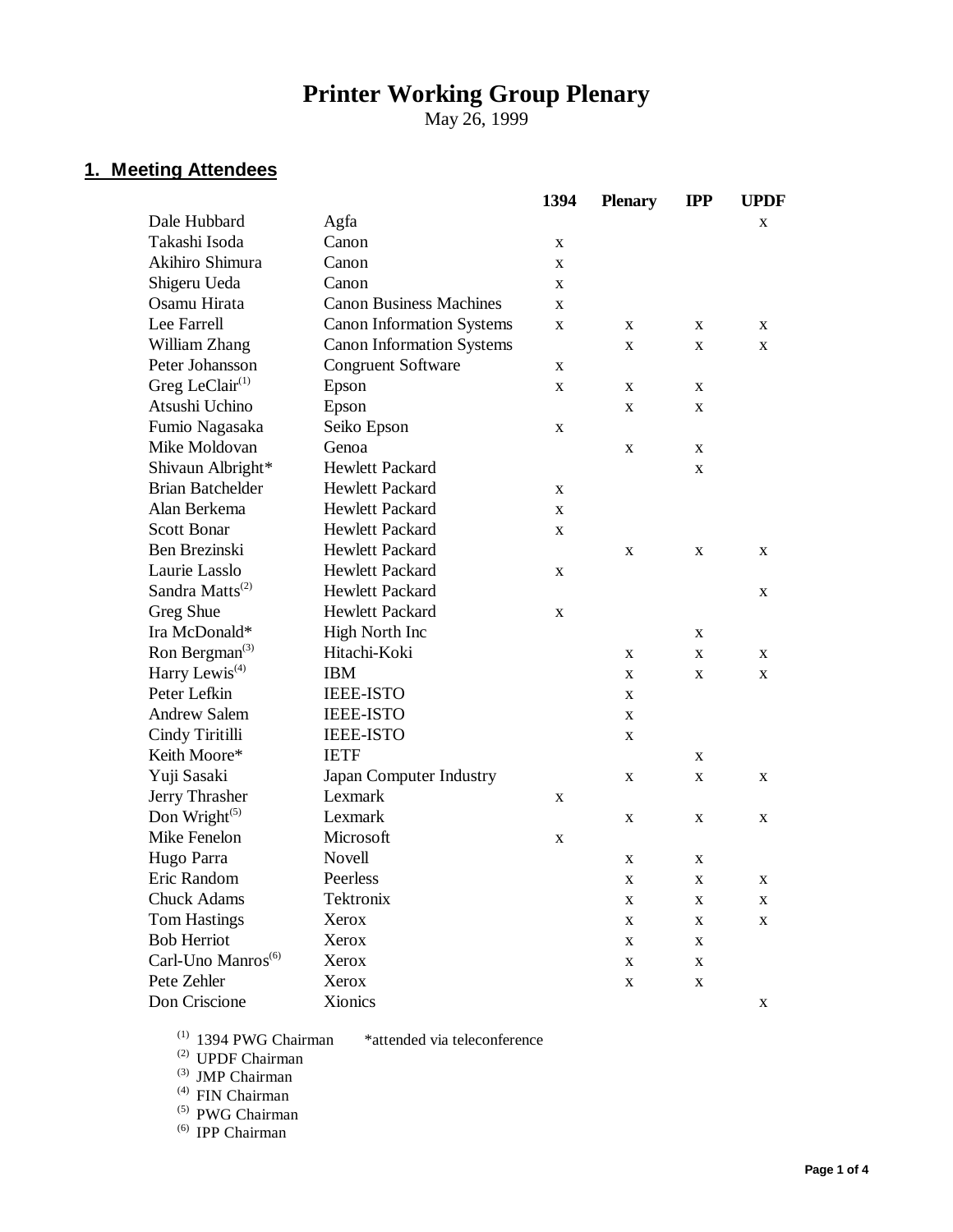#### **2. Administrivia**

Wednesday morning, Don Wright opened the PWG meeting, and provided details for the next meeting:

- $\bullet$  July 5-9
- Hotel Ascot
- Studiestraede 61
- 1554 Copenhagen V
- Contact Sara Juhl (sju@i-data.com) for reservations

Don also referenced the 1999 schedule for future PWG meetings:

- Aug 16-20 Alaska (Joint PWG/PWG-C)
- Sep 27-Oct 1 Denver, CO
- Nov 1-5 Raleigh, NC

Nov 8-12 IETF Wash DC Nov 15-19 Comdex

• Dec 13-17 Los Angeles area

He mentioned that the group should plan to create a draft meeting schedule for next year at the July meeting.

#### **3. Status Reports**

Each of the Project Chairs (or appointed spokesperson) provided a brief status of the individual projects.

#### **3.1 Printer MIB Project (PMP)**

Don Wright reported that the Printer MIB is still waiting for IETF processes and the advancement of the HR (Host Resources) MIB.

## **3.2 Job Monitoring MIB Project (JMP)**

Progress of the Job Monitoring MIB within the IETF process is positive. Ron Bergman suggests that the document might be finalized within the IETF by the end of summer. According to Ron, the IESG has declared that this MIB is "very unusual."

## **3.3 Finisher (FIN) MIB Project**

Because the Finisher MIB is dependent on the Printer MIB, it is also waiting for the Printer MIB progression (which is waiting on the HR MIB.)

## **3.4 Universal Printer Description File Format (UPDF) Project**

Sandra Matts was not present; no status report was provided on the UPDF activity.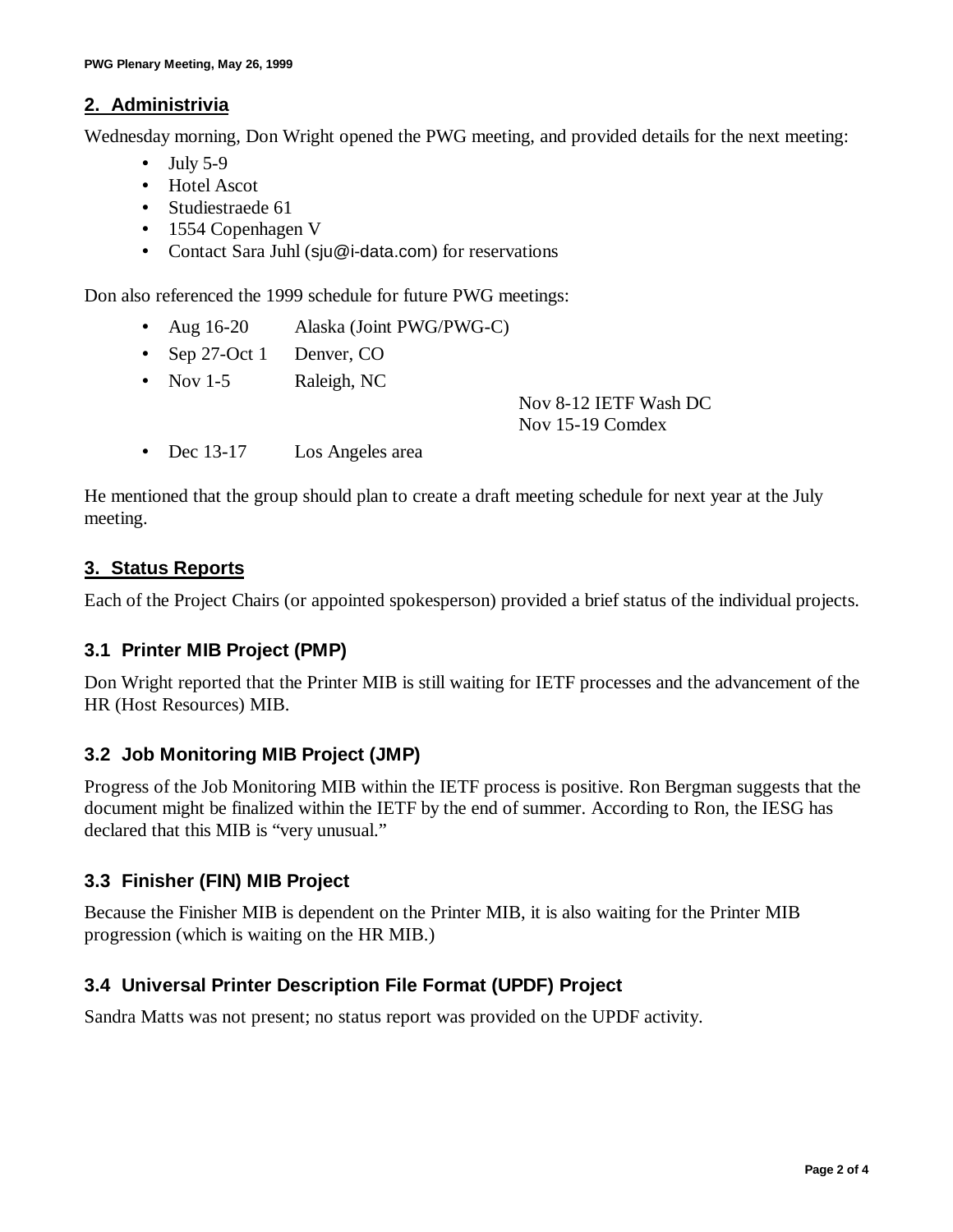## **3.5 Internet Printing Protocol (IPP) Project**

Carl-Uno Manros reported that the second Last Call has been issued on the IPP/1.1 documents. He hopes that the remaining issues should be finalized this week, with submission of the documents to the IESG occurring "very soon."

A teleconference call with Keith Moore is planned for Thursday with the IPP group. He expects that the group will be able to reach agreement on the IESG position for supporting authentication within IPP.

Genoa will be presenting a Test Specification (1300 pages?) to the group this week for review and discussion.

The group has been requested by the IESG to generate a new Charter for future IPP work.

## **3.5.1 QUALDOCS**

Carl-Uno also mentioned that the previous "IFX" (Internet Fax over IPP) work is still being pursued. The activity is now called "QUALDOCS."

There is interest in a SMTP Session Mode, also called "Realtime." Because the IETF Area Directors have ruled that Session must be dealt with separately, it is likely that IPP/1.1 will be the baseline for QUALDOCS work.

Tasks:

- Final review of proposed charter (posted May 19) please review and provide comments
- Formally propose WG formation at July IETF meeting

QUALDOCS Status:

- Review new IPP Notifications work for inclusion or modification
- QUALDOCS "Goals and Requirements" draft

Likely deliverables:

- Single Boolean IPP "trigger attribute", i.e. support Qualdocs Y/N
- Mandate several IPP attributes that are now optional

#### **3.6 1394 PWG**

Greg LeClair reported that the group will likely attempt to have the 1394 PWG Profile specification accepted as an IEEE or ANSI standard. An Open Issues list has now been posted and maintained on Website. The Profile document is expected to have a Last Call issued soon and the group hopes to have a "functionally complete" draft by the August meeting.

Greg also announced a recent change in the group's Officers: Peter Johansson has become the new Editor, and Alan Berkema is the new Vice Chairman.